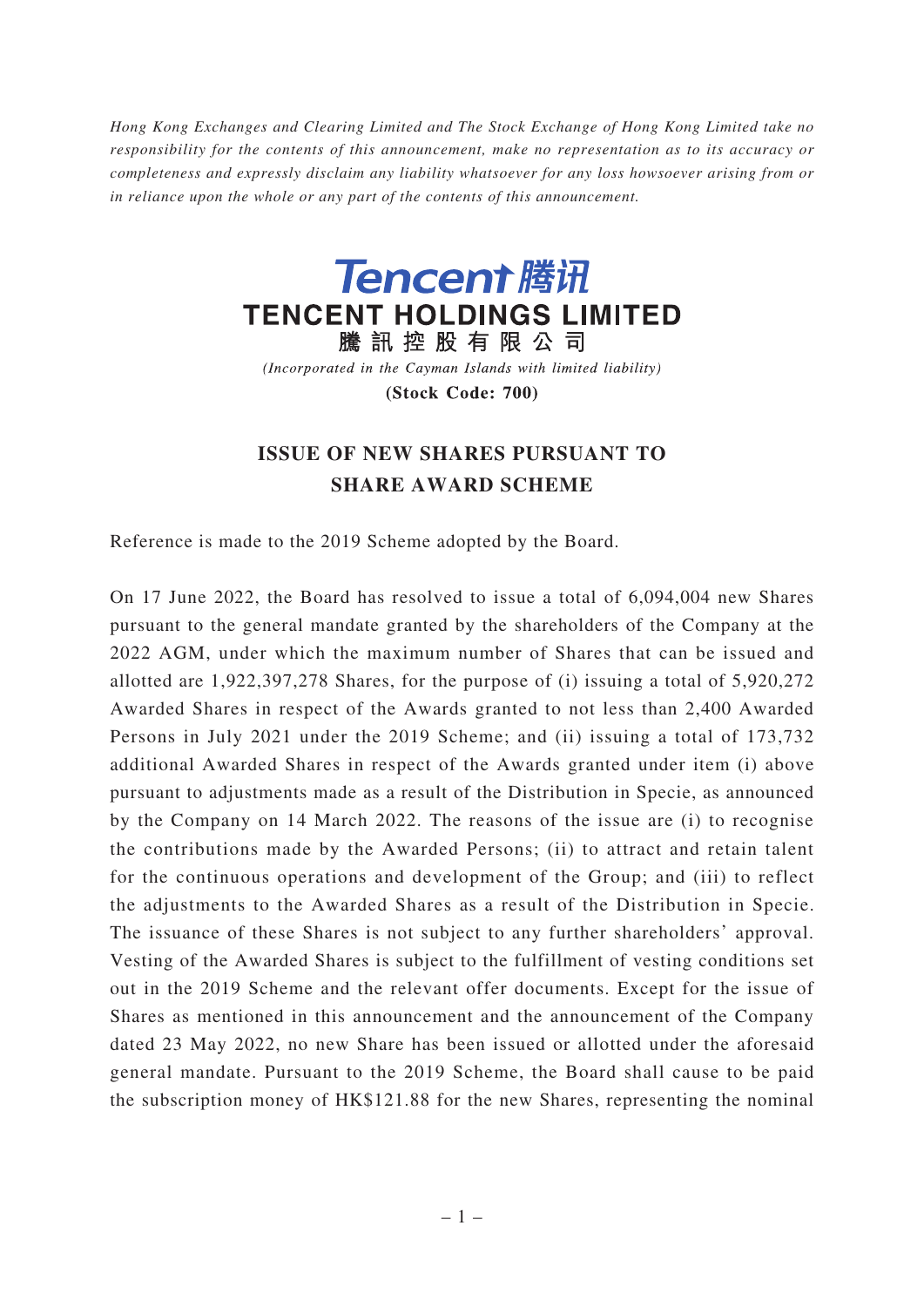value of the Share multiplied by the number of Shares to be issued, from the Company's resources. The independent Trustee shall subscribe for the new Shares in cash, which shall be transferred to the Awarded Persons at no cost upon satisfaction of the specified vesting conditions.

The Trustee and all of the Awarded Persons and their respective ultimate beneficial owners, if any, are not connected persons of the Company, and the Awards would be satisfied by the issue of new Shares.

The new Shares to be issued and allotted by the Company to the Trustee represent approximately 0.0633% of the Company's issued shares as at 17 June 2022 and approximately 0.0633% of the Company's enlarged issued shares after the allotment. The new Shares, when issued and fully paid, will rank pari passu among themselves and with the Shares in issue upon allotment of the new Shares. Pursuant to the 2019 Scheme, the Trustee however shall not exercise the voting rights in respect of any Shares held in trust.

The Company has not engaged in any fund raising activities by any issue of Shares in the 12 months immediately preceding the date of this announcement.

Application will be made by the Company to the Listing Committee of the Stock Exchange for the granting of the listing of, and permission to deal in, the 6,094,004 Awarded Shares.

## **DEFINITION**

In this announcement, unless the context otherwise requires, the following expressions shall have the following meanings:

| <b>Term</b>      | <b>Definition</b>                                                                                                                                                                            |
|------------------|----------------------------------------------------------------------------------------------------------------------------------------------------------------------------------------------|
| " $2019$ Scheme" | the share award scheme adopted on 25 November 2019,<br>constituted by the rules thereof, in its present form<br>or as amended from time to time in accordance with<br>the provisions thereof |
| " $2022$ AGM"    | the annual general meeting of the Company held on<br>18 May 2022                                                                                                                             |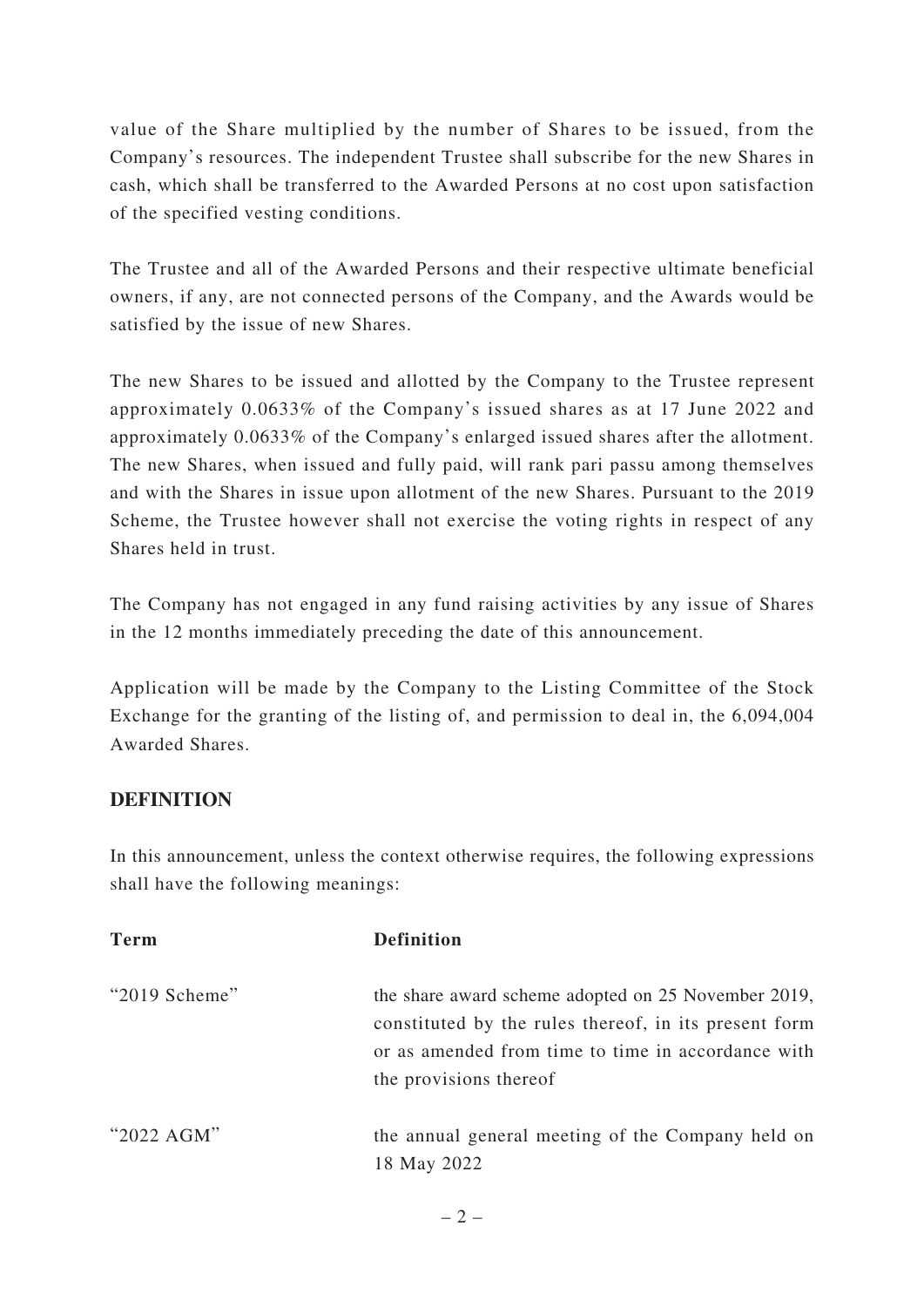| "Awarded Person(s)"      | any eligible person (including, among others, employee,<br>executive or officer, director, consultant, adviser or<br>agent) whom the Board may, from time to time, at its<br>absolute discretion select for participation in the 2019<br>Scheme                                                                   |
|--------------------------|-------------------------------------------------------------------------------------------------------------------------------------------------------------------------------------------------------------------------------------------------------------------------------------------------------------------|
| "Awarded Shares"         | in respect of an Awarded Person, such number of Shares<br>determined by the Board and (i) issued by the Company<br>to the Awarded Person, or (ii) purchased by the Trustee<br>on the market, in either case out of cash paid by the<br>Company by way of settlement to the Trustee pursuant<br>to the 2019 Scheme |
| "Awards"                 | awards of restricted Shares to Awarded Persons pursuant<br>to the 2019 Scheme                                                                                                                                                                                                                                     |
| "Board"                  | the board of directors of the Company, such committee<br>or sub-committee or person(s) delegated with the power<br>and authority by the board of directors of the Company<br>to administer the 2019 Scheme                                                                                                        |
| "Company"                | Tencent Holdings Limited, a limited liability company<br>organised and existing under the laws of the Cayman<br>Islands and the shares of which are listed on the Stock<br>Exchange                                                                                                                               |
| "connected persons"      | has the meaning ascribed thereto under the Listing Rules                                                                                                                                                                                                                                                          |
| "Distribution in Specie" | the distribution of a special interim dividend by<br>the Company in the form of distribution in specie<br>of the shares of JD.com, Inc. held by the Group to<br>its shareholders, as announced by the Company on<br>23 December 2021                                                                              |
| "Group"                  | the Company and its Subsidiaries                                                                                                                                                                                                                                                                                  |
| "HK\$"                   | Hong Kong dollars, the lawful currency of Hong Kong                                                                                                                                                                                                                                                               |
| "Hong Kong"              | the Hong Kong Special Administrative Region of<br>the People's Republic of China                                                                                                                                                                                                                                  |